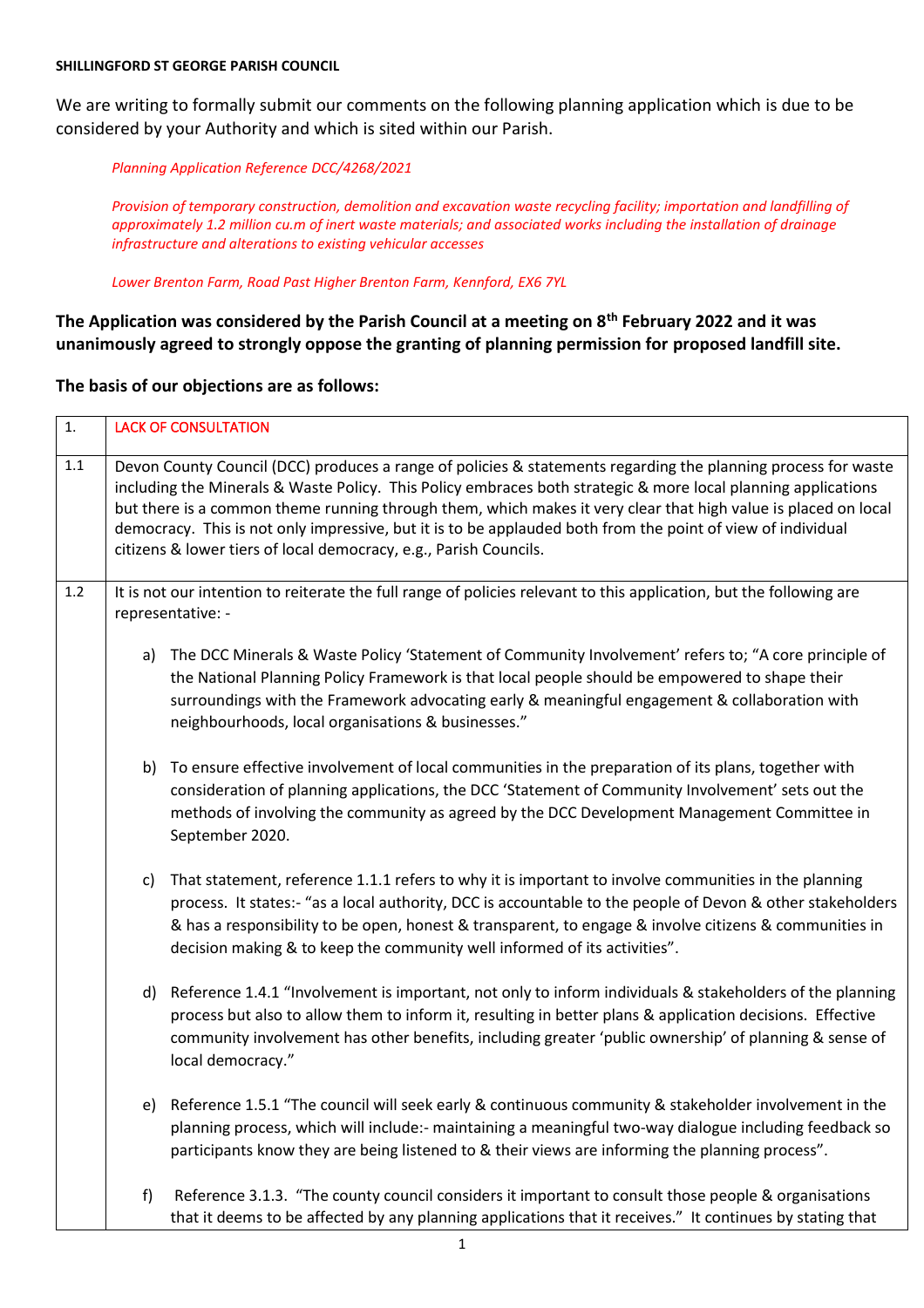|         | planning applications are determined by "consultation, publicity & making comments on an application."                                                                                                                                                                                                                                                                                                                                                                                                                                                                                                                                                                                                                                                                                                                  |
|---------|-------------------------------------------------------------------------------------------------------------------------------------------------------------------------------------------------------------------------------------------------------------------------------------------------------------------------------------------------------------------------------------------------------------------------------------------------------------------------------------------------------------------------------------------------------------------------------------------------------------------------------------------------------------------------------------------------------------------------------------------------------------------------------------------------------------------------|
|         | Reference 3.3.1. states "The county council is required by planning legislation to publicise applications &<br>g)<br>notify specific bodies & organisations of applications it receives."                                                                                                                                                                                                                                                                                                                                                                                                                                                                                                                                                                                                                               |
| 1.3     | The above mentioned are specific elements of DCC policy relevant to planning applications of this nature. There<br>is significant consistency in the spirit & intentions of the policies which have been completely lacking from this<br>process.                                                                                                                                                                                                                                                                                                                                                                                                                                                                                                                                                                       |
| 1.4     | The Shillingford St George Parish Council was completely unaware of the application until 3 weeks before the<br>deadline. A Parish meeting was quickly arranged for 25 January 2022, a mere 8 (working) days before the<br>deadline for comments/objections. That meeting was attended by the landowner who explained the potential<br>benefits to his business but was otherwise unable, or unwilling, to answer the inevitable questions arising. He<br>was though, prepared to entertain possible alternative proposals & had such an occasion been set up in the<br>spirit of cooperation & consultation, some of the issues might have been resolved. As it was, the lack of<br>information lead to greater disarray & frustration and an overwhelming sense that approval of this application<br>would be unjust. |
| $1.5\,$ | The applicant declined to attend the meeting, leading this Council to conclude at a subsequent meeting that<br>consultation & local involvement had not taken place & that the process, to date, is devoid of the democratic<br>principles DCC purports to uphold.                                                                                                                                                                                                                                                                                                                                                                                                                                                                                                                                                      |
| 2.      | LACK OF CONVINCING CASE FOR THE ADDITIONAL LANDFILL CAPACITY                                                                                                                                                                                                                                                                                                                                                                                                                                                                                                                                                                                                                                                                                                                                                            |
| 2.1     | We strongly question why this proposed landfill site which will cover an area of approx 80 acres or 44 football<br>pitches is even necessary.                                                                                                                                                                                                                                                                                                                                                                                                                                                                                                                                                                                                                                                                           |
| 2.2     | The planning application does not adequately detail the demand for inert landfill in the Exeter area or consider<br>the "add-on" applications to existing landfill sites and there is no numerical analysis of capacity. There are no up<br>to date figures on which to base a projected landfill capacity need or to demonstrate fluctuations in demand.                                                                                                                                                                                                                                                                                                                                                                                                                                                               |
| 2.3     | There are already three other landfill sites in operation with extensions already approved or pending and with a<br>fourth new site having been approved on 1/7/2021.                                                                                                                                                                                                                                                                                                                                                                                                                                                                                                                                                                                                                                                   |
|         | 1. Trood Lane, Exeter, commenced in the early 60's, DCC/4275/2021 Inert landfill extension, this decision is<br>pending but expected to be approved and will give an additional capacity of 275,00 cu.m<br>2. Hill Barton, Clyst St Mary, Exeter. PRE/1462/2020 Extension for an additional 600.000 cu.m over a 10 year<br>period, (60,000 cu.m p.a) of inert landfill.<br>3. Kenbury Wood, Kenn, Exeter, DCC/4173/2020 an increase in the processing of demolition material and inert<br>landfill to 100,000 cu.m pa to continue until 2036.<br>4. Lower Hare, Whitestone, Exeter, DCC/4101/2018 approved 1/7/2021. Inert landfill capacity 350.000 cu.m<br>over 10years (35,000 cu.m pa)                                                                                                                              |
| 2.4     | The capacity (cu.m) available over the next 10 years for the newly approved site and existing site proposals<br>would be estimated as follows:                                                                                                                                                                                                                                                                                                                                                                                                                                                                                                                                                                                                                                                                          |
|         | Trood Lane, (early available capacity) - 275,000 cu.m<br>Lower Hare<br>- 350,000 cu.m                                                                                                                                                                                                                                                                                                                                                                                                                                                                                                                                                                                                                                                                                                                                   |
|         | - 1,000,000 cu.m (assumes av. conversion of 1.2 for soil<br>rock and mixed<br>Kenbury Wood<br>construction)                                                                                                                                                                                                                                                                                                                                                                                                                                                                                                                                                                                                                                                                                                             |
|         | <b>Hill Barton</b><br>- 105,000 cu.m (with further extension expected)                                                                                                                                                                                                                                                                                                                                                                                                                                                                                                                                                                                                                                                                                                                                                  |
|         | Total 10 yr. capacity estimate:<br>$-2,150,000$ cu.m                                                                                                                                                                                                                                                                                                                                                                                                                                                                                                                                                                                                                                                                                                                                                                    |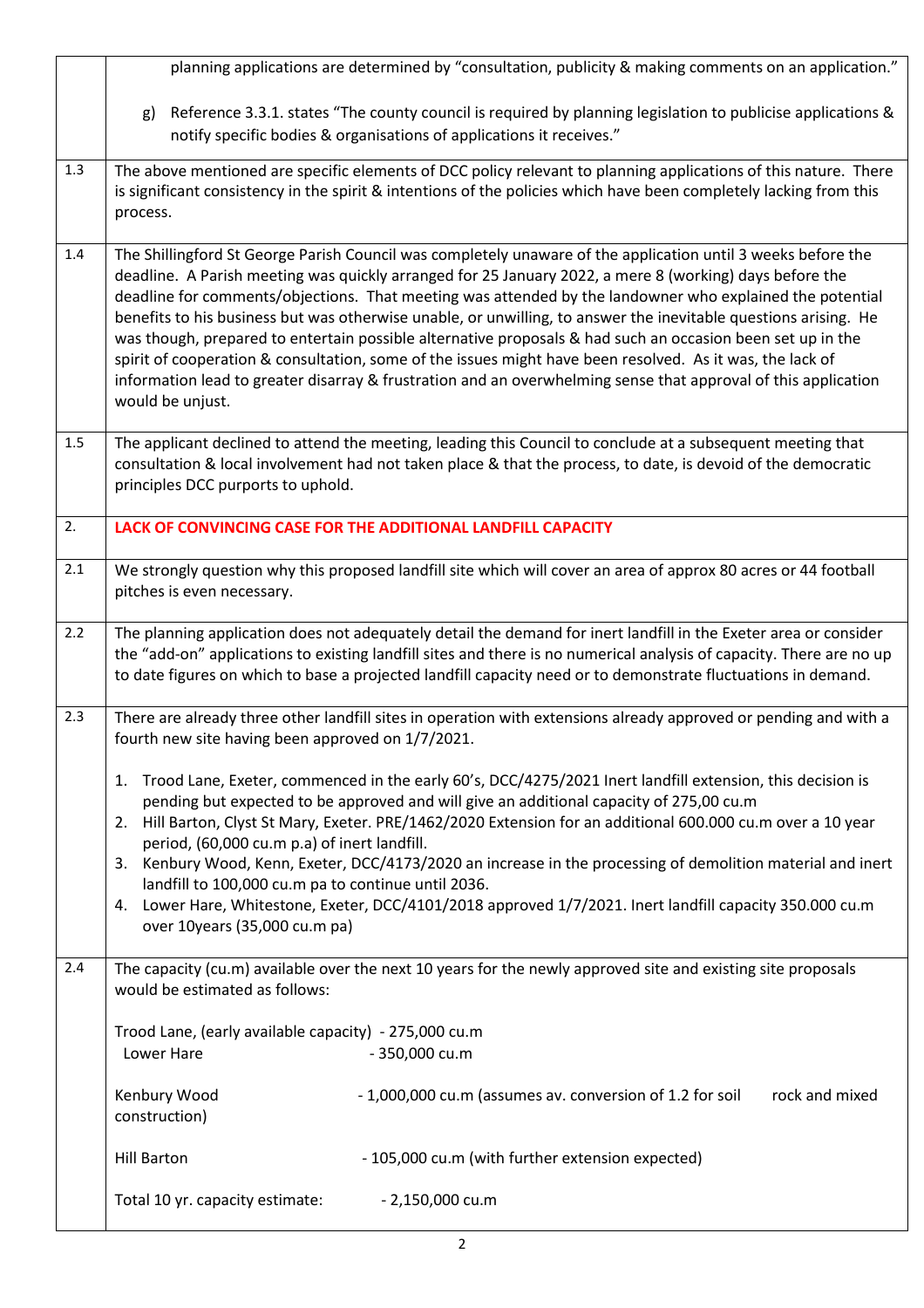|      | The above providers allow for an average of 21,500 cu.m per annum, which should be adequate provision in light<br>of newer technologies coming on line, and the aims to reduce waste going for landfill. The utilising of recycling at<br>sites such as Hill Barton and Kenbury, and with upcoming policies to produce less at source.                                                                                                                                                                                                                                                                                |  |
|------|-----------------------------------------------------------------------------------------------------------------------------------------------------------------------------------------------------------------------------------------------------------------------------------------------------------------------------------------------------------------------------------------------------------------------------------------------------------------------------------------------------------------------------------------------------------------------------------------------------------------------|--|
| 2.5  | There are two factors that will reduce the need for landfill capacity, progressively over the next decade.                                                                                                                                                                                                                                                                                                                                                                                                                                                                                                            |  |
|      | Firstly the implementing of Devon Waste Plan (www.devon.gov.uk/planning-policies/minerals-and-<br>1.<br>waste-policy/devon-waste-plan) in Policy W5 reuse, recycle and material recovery aims to increase<br>recycling levels of at least 64% for household and business waste and 90% for construction and<br>demolition waste by 2031 (with targets for the interim years) Policy W7: Waste Disposal only allows for<br>new landfill or other disposal capacity where there is a demonstrable need, with the intention of the<br>disposal of waste being below 5% by 2031(with targets provided for interim years). |  |
|      | 2. Secondly, developers are increasingly required to minimise the waste generated and incorporate inert<br>materials into landscape features on site. A "cut and fill" approach on development sites is necessary<br>and a working alongside the natural contours of Devon needed.                                                                                                                                                                                                                                                                                                                                    |  |
| 2.6  | Therefore the actual landfill requirement in this area should and will be significantly reduced. The stated vision<br>for the Devon Waste plan is for Devon to lead the way in sustainable waste management by working towards a<br>zero waste economy, "diverting all waste from landfill"                                                                                                                                                                                                                                                                                                                           |  |
| 2.7  | The projected development for Exeter is high for the foreseeable future however, this can not be continued<br>indefinitely and so this further reduces the need for landfill.                                                                                                                                                                                                                                                                                                                                                                                                                                         |  |
| 2.8  | The Application is seriously flawed in that it omits to include the Devon Waste Plan Policy W5, which stipulates<br>the progressive reduction in landfill over the next 10 years, with the expectation that by 2031, 90% of<br>construction and landfill waste will be recycled or managed on site in developments. Consequently, statements<br>in the Planning Statement (5.1.3 to 13 and 6.2.3) are invalid.                                                                                                                                                                                                        |  |
| 2.9  | An additional 1.2 million m3 capacity at Lower Brenton Farm would most likely lead to a large surplus capacity<br>which would either delay the schedule of filling, prolonging the project, or result in the inappropriate import of<br>material from further afield, impacting on highway congestion and increasing the cost and carbon footprint of<br>disposing of landfill material.                                                                                                                                                                                                                              |  |
| 2.10 | We seriously question why this huge, and destructive new landfill site is even proposed given that it is contrary<br>to the stated vision in the Devon Waste plan.                                                                                                                                                                                                                                                                                                                                                                                                                                                    |  |
| 3.   | <b>IMPACT ON THE LANDSCAPE</b>                                                                                                                                                                                                                                                                                                                                                                                                                                                                                                                                                                                        |  |
|      |                                                                                                                                                                                                                                                                                                                                                                                                                                                                                                                                                                                                                       |  |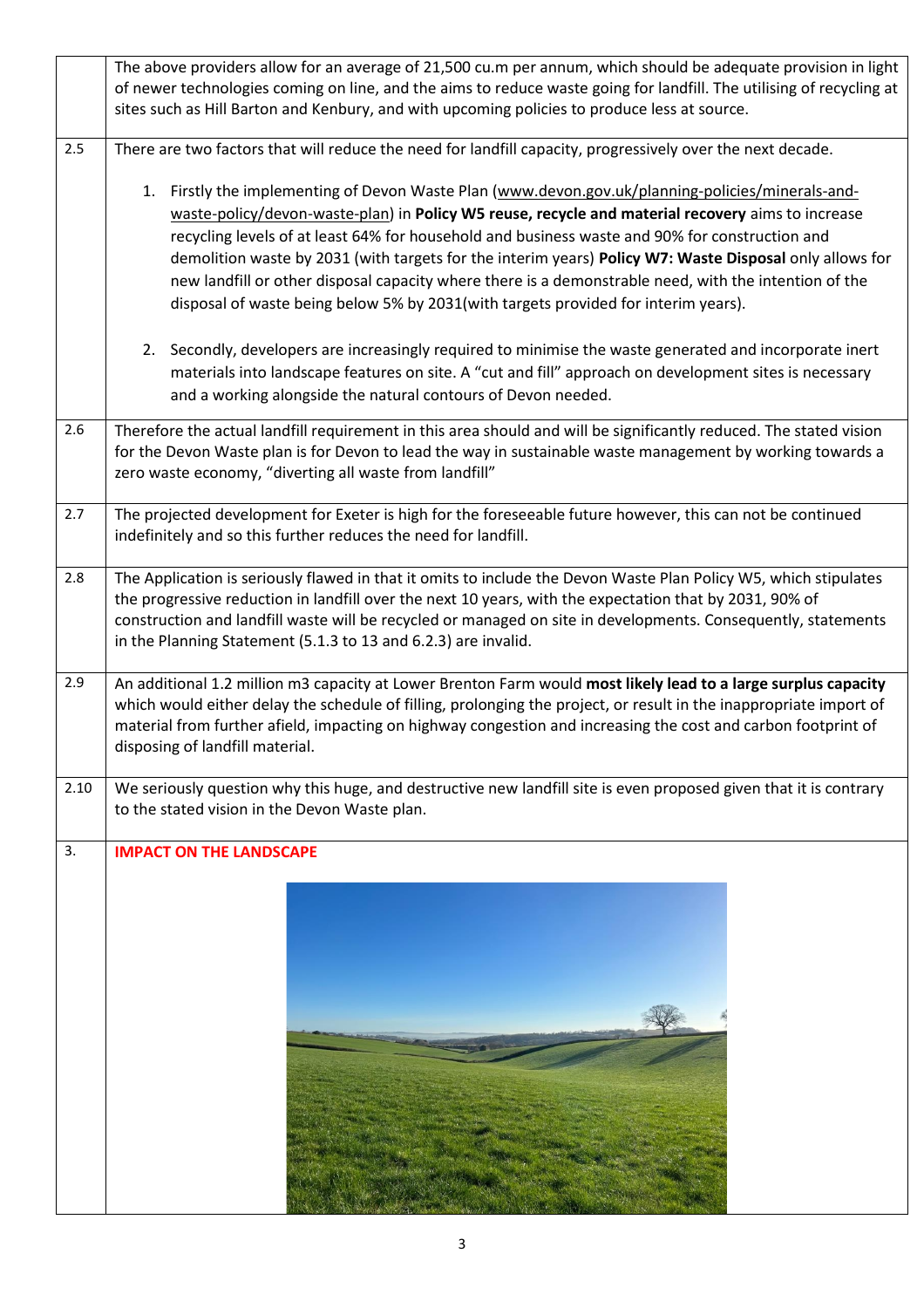| 3.1 | The proposed Landfill Site and will destroy what is currently beautiful rolling Devon countryside. The site forms<br>part of the "green gateway" to Exeter and if the development goes ahead, it will become an ugly industrial scar<br>visible from many miles around. |                                                                                                                                                                                                                                                                                                                                                                                                                                                                                                                                                                                                                                                                                                                                                                                                                                                                                                                                                                                                                                                                                                                                                                                                                        |
|-----|-------------------------------------------------------------------------------------------------------------------------------------------------------------------------------------------------------------------------------------------------------------------------|------------------------------------------------------------------------------------------------------------------------------------------------------------------------------------------------------------------------------------------------------------------------------------------------------------------------------------------------------------------------------------------------------------------------------------------------------------------------------------------------------------------------------------------------------------------------------------------------------------------------------------------------------------------------------------------------------------------------------------------------------------------------------------------------------------------------------------------------------------------------------------------------------------------------------------------------------------------------------------------------------------------------------------------------------------------------------------------------------------------------------------------------------------------------------------------------------------------------|
| 3.2 | The vast majority of local people are utterly horrified that the proposed destruction of this beautiful landscape<br>should even be contemplated.                                                                                                                       |                                                                                                                                                                                                                                                                                                                                                                                                                                                                                                                                                                                                                                                                                                                                                                                                                                                                                                                                                                                                                                                                                                                                                                                                                        |
| 3.3 |                                                                                                                                                                                                                                                                         | We note that your own Landscape Officer, M Croll CMLI has, in commenting on the application, recommended<br>refusal on landscape and visual grounds. The views and comments contained in the report dated 14 <sup>th</sup> February<br>2022 reflect our own and those of local people. We can do no better than summarise the key points :-                                                                                                                                                                                                                                                                                                                                                                                                                                                                                                                                                                                                                                                                                                                                                                                                                                                                            |
| 3.4 | The Landscape Officer states:-                                                                                                                                                                                                                                          |                                                                                                                                                                                                                                                                                                                                                                                                                                                                                                                                                                                                                                                                                                                                                                                                                                                                                                                                                                                                                                                                                                                                                                                                                        |
|     | a)<br>information, as detailed in the LVIA.                                                                                                                                                                                                                             | The LVIA that forms part of the formal Environmental Statement cannot be fully relied upon to inform<br>decision makers of the degree of landscape and visual harm to weigh against the benefits of the scheme<br>in the planning balance. This is due to key omissions, errors, and inadequacies in the submitted                                                                                                                                                                                                                                                                                                                                                                                                                                                                                                                                                                                                                                                                                                                                                                                                                                                                                                     |
|     | b)<br>enjoyment by people.                                                                                                                                                                                                                                              | It is not clear how or whether the LVIA has informed the proposed mitigation design through an iterative<br>process that seeks to minimise visual impacts and respect local landscape character. I also disagree with<br>some of the judgements made. These tend to underplay the significance of residual effects of operations<br>and the restoration proposals on the character of the area, the valued scenic qualities of the AGLV and its                                                                                                                                                                                                                                                                                                                                                                                                                                                                                                                                                                                                                                                                                                                                                                        |
|     | c)                                                                                                                                                                                                                                                                      | Due to issues with the proposed design, it is unlikely that the proposals in their current form would be<br>acceptable given the large scale of operations, the permanent landscape change proposed, the high local<br>landscape value and high susceptibility of visual receptors to the proposed visual changes.                                                                                                                                                                                                                                                                                                                                                                                                                                                                                                                                                                                                                                                                                                                                                                                                                                                                                                     |
|     | $\left  d \right\rangle$                                                                                                                                                                                                                                                | The proposal would be contrary to policy W12, W18 and W20 of the Devon Waste Plan, Policy EN2A and<br>S2 of the Teignbridge Local Plan, and NPPF policies 120, 130, 174 and 185.                                                                                                                                                                                                                                                                                                                                                                                                                                                                                                                                                                                                                                                                                                                                                                                                                                                                                                                                                                                                                                       |
|     | e)                                                                                                                                                                                                                                                                      | The landscape influenced by the proposals is rural agricultural in character and its countryside<br>characteristics, views and scenic qualities are valued by people. This is evident from the Local Plan<br>designation as an 'Area of Great Landscape Value' (AGLV) and the very large number of responses from<br>local people who highlight such in their response. The network of public rights of way through and<br>around the site, together with quiet rural lanes in the vicinity provide local people with access to the<br>countryside for recreation, contact with nature and enjoyment of scenic views towards the Haldon Ridge<br>to the south-west and Exe Estuary to the east. Although reasonably close to the A38, the site PROWS<br>offer relative rural tranquillity. This PROW network is likely to become increasingly valued as a green<br>infrastructure asset as SW Exeter urban extension develops.                                                                                                                                                                                                                                                                                         |
|     | f                                                                                                                                                                                                                                                                       | With reference to relevant Landscape Character Assessments, the site is located within the Lower Rolling<br>Farmed and Settled Slopes' (LCT3B) of the 'Exe Estuary and Farmland' (Teignbridge and Devon Character<br>Area). The site exhibits characteristics and features typical of the local landscape and that contribute<br>positively to the scenic quality of this AGLV, including 'gently rolling' topography, 'variable field patterns<br>and sizes' with hedgerows, 'many hedgerow trees'- including veteran trees, and a 'more open' character<br>allowing 'dramatic views across valleys'. What's distinctive and special about the site is that a sense of<br>place is provided by the natural sweeping valley landforms combined with the hedgerows and hedgerow<br>trees as foreground to panoramic views towards the Haldon Ridge to the south-west and distant views of<br>the Exe Estuary to the east. The Zone of Theoretical Visibility (ZTV) plan indicates the wide geographical<br>extent where the site is potentially visible from. Looking back towards the site from more distant<br>viewpoints, the viewpoints in the LVIA indicate that site contributes to the rolling Devon countryside |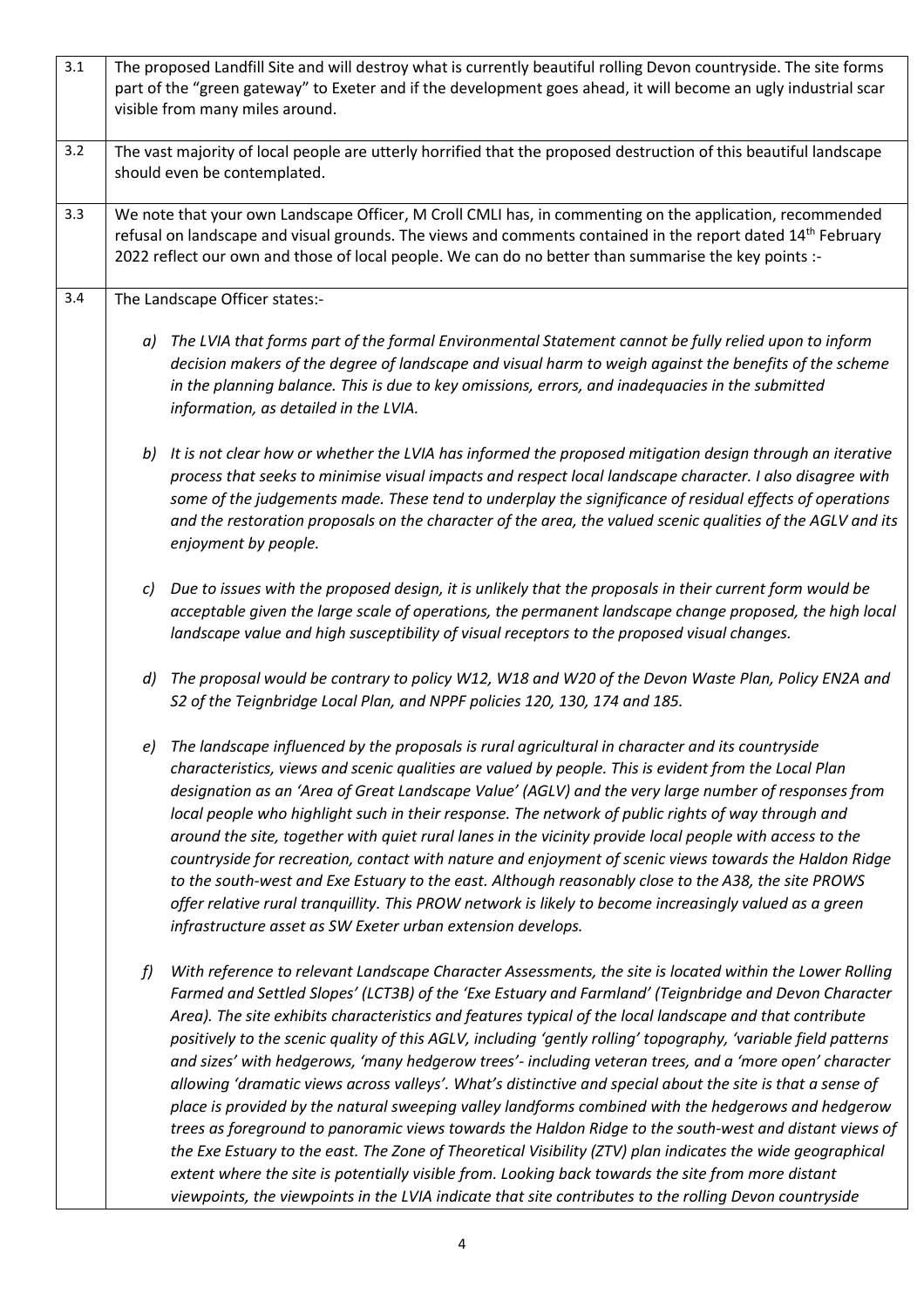*visible from the A380 and A38 (VP11), Haldon Forest Park (VP10), and Haldon Belvedere (VP9).*

- *g) During operations there is a high risk that the scale, design and nature of the proposals in this location would give rise to significant adverse effects on the distinctive rural agricultural character of the area and the scenic quality of the AGLV. It is not clear whether the proposed mitigation measures would moderate adverse landscape visual impacts to acceptable levels within a reasonable period. In my opinion there is*  likely very limited opportunity to achieve this given the duration of operations. It is not acceptable that *the significant adverse effects of operations should be tolerated for 10+ years on the basis that it is temporary.*
- *h) The LVIA has not fully recognised that the countryside affected by the proposals has recreational value for local people who use the PROW network affected. The sense of tranquillity enjoyed by walkers and horse riders would be harmed during operations rather than 'enhanced and restored' in line with LCA guidelines. The 'open and expansive views across the landscape'- including the panoramic views towards the Haldon Ridge and distant Exe Estuary views enjoyed from many parts of the PROW network would be either blocked or blighted by a foreground of waste operation. In my opinion the proposals would not protect and enhance the character and qualities of the AGLV during operations, and the siting of associated built structures and stockpiles in a visually prominent location is not considered good design that is sympathetic to the landscape setting.*
- *i) There is concern that during operations the perimeter 3m high topsoil screening bunds would not only restrict views currently enjoyed by PROW users but also be at odds with the rural agricultural character of the countryside, themselves being visually intrusive in a sweeping undulating landscape. There is also concern over the cumulative landscape and visual effects of the proposals during operations together with other development in the local landscape that involve earth moving and laying bare of fields.*
- *j) Once restored, it is not clear whether the proposed restoration landform would add to the overall quality of the area and can be integrated into the landscape without harming its distinctive character or valued qualities.There is however certainty that the rural character of Shillingford St George Bridleway 19 together with the natural undulating valley topography that adds to the scenic quality and distinctiveness of the landscape would be permanently and irreversibly changed. It is not clear to what extent the landscape restoration contour design responds to the context of the surrounding topography. I am concerned that the proposed topography would create a steep lower slope in each valley that would look incongruous and that would reduce the agricultural potential.*
- *k) There is also concern that the proposal to restore the PROWs across the site within a double hedge would obscure the 'open and expansive views across the landscape' enjoyed by walkers along Shillingford St George FP14. Finally, the proposed field pattern in the southern part of the site would create a small triangular field that would not be characteristic of the field pattern in the area and that may be problematic for agricultural use.*
- *l) It should be noted that the proposed hedgerow management to restore landscape condition and enhance biodiversity has opportunity to be delivered regardless of this development. Such land management changes are likely to be offered as part of the Government's new Environmental Land Management Scheme (ELMS) that will replace the current Rural Payments Scheme (under the Common Agricultural Policy) following Brexit. Therefore, little weight should be given to such a perceived benefit of the scheme in my view.*

3.5 Shillingford St George Parish Council fully concurs with these statements made by the Landscape Officer.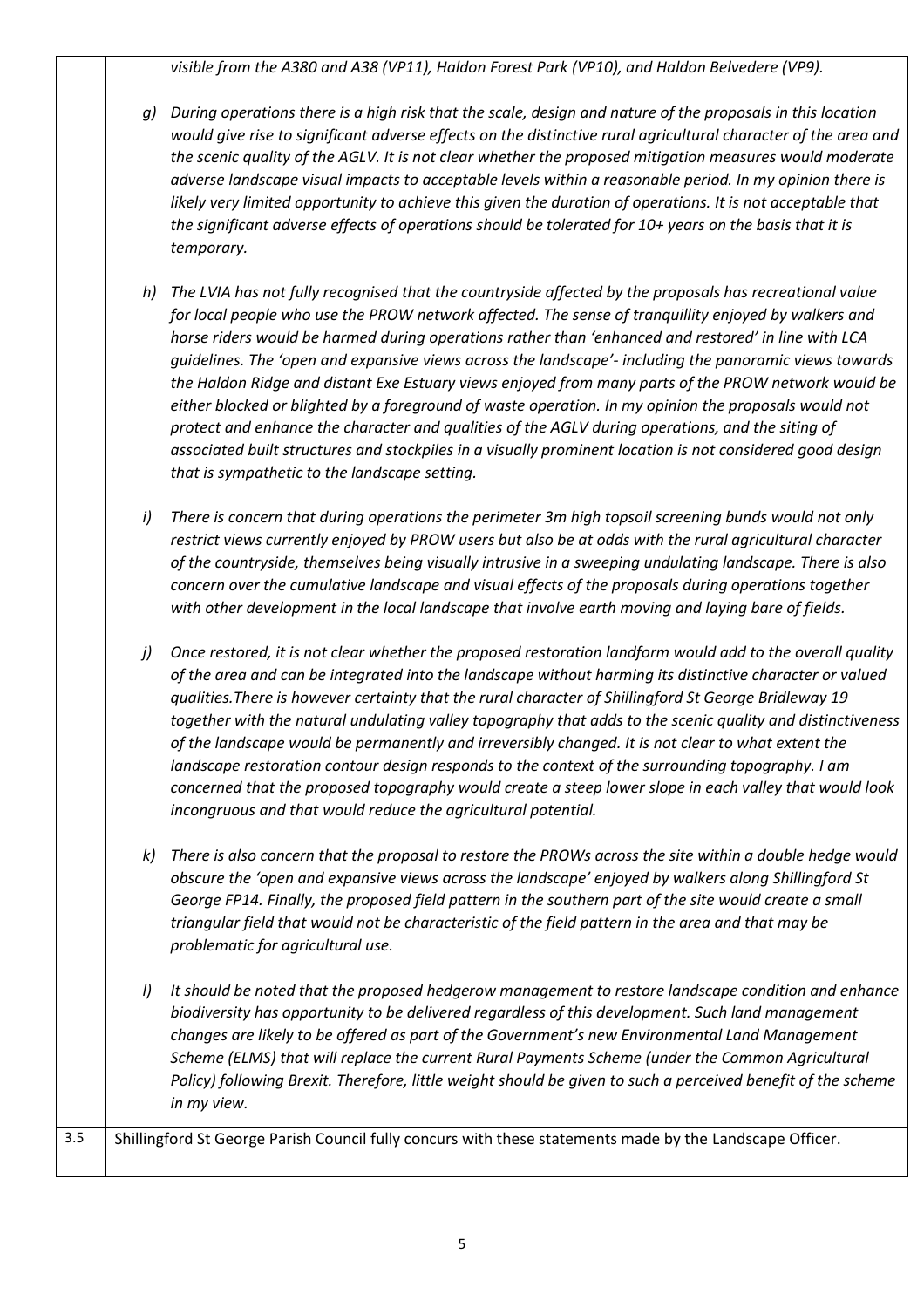| 4.  | <b>ECOLOGY</b>                                                                                                                                                                                                                                                                                                                                                                                                                                                                                                                                                                                                                                                                                                                                                                                                                                                                                                                        |
|-----|---------------------------------------------------------------------------------------------------------------------------------------------------------------------------------------------------------------------------------------------------------------------------------------------------------------------------------------------------------------------------------------------------------------------------------------------------------------------------------------------------------------------------------------------------------------------------------------------------------------------------------------------------------------------------------------------------------------------------------------------------------------------------------------------------------------------------------------------------------------------------------------------------------------------------------------|
|     | Comments on the Ecological Assessment, Chapter 7 of the Environmental Statement                                                                                                                                                                                                                                                                                                                                                                                                                                                                                                                                                                                                                                                                                                                                                                                                                                                       |
| 4.1 | We will address this in the following way:                                                                                                                                                                                                                                                                                                                                                                                                                                                                                                                                                                                                                                                                                                                                                                                                                                                                                            |
|     | Overview of the way the Ecological Assessment (EA) was carried out.<br>а.                                                                                                                                                                                                                                                                                                                                                                                                                                                                                                                                                                                                                                                                                                                                                                                                                                                             |
|     | Likely impact on plant and wildlife<br>b.                                                                                                                                                                                                                                                                                                                                                                                                                                                                                                                                                                                                                                                                                                                                                                                                                                                                                             |
|     | Attempts at mitigation<br>c.                                                                                                                                                                                                                                                                                                                                                                                                                                                                                                                                                                                                                                                                                                                                                                                                                                                                                                          |
|     | The first point to make is that the whole assessment is done by individuals who, although well qualified and<br>experienced, are being paid by and reporting to the applicant. Throughout their work they often make the<br>point that as something was unlikely, a full assessment would not be carried out. We believe, therefore, that<br>there are likely to be many flaws in the report.                                                                                                                                                                                                                                                                                                                                                                                                                                                                                                                                         |
|     | An example of this:                                                                                                                                                                                                                                                                                                                                                                                                                                                                                                                                                                                                                                                                                                                                                                                                                                                                                                                   |
|     | 7.2.4 Because of the dominance of intensively cattle-grazed, structurally simple, floristically impoverished<br>pasture grassland, the Site was considered highly suboptimal for widespread species of reptile and there were<br>very few records of reptiles returned during the (desk study) data search. Therefore surveys for this fauna<br>group were not recommended.                                                                                                                                                                                                                                                                                                                                                                                                                                                                                                                                                           |
|     | Similar decisions were made in regard to birds of various species, small mammals and other groups such as<br>invertebrates.                                                                                                                                                                                                                                                                                                                                                                                                                                                                                                                                                                                                                                                                                                                                                                                                           |
| 4.2 | Throughout the landfill process, starting with the Construction phase, going on to the filling of the voids and                                                                                                                                                                                                                                                                                                                                                                                                                                                                                                                                                                                                                                                                                                                                                                                                                       |
|     | ending with the restoration, there is no doubt that plant and animal wildlife, as well as local residents, will be<br>impacted.                                                                                                                                                                                                                                                                                                                                                                                                                                                                                                                                                                                                                                                                                                                                                                                                       |
|     | In the first instance, the construction of the office compound next to the Shillingford St George Bridleway will<br>begin the destruction of the landscape. The compound will be approximately on the 80m contour and any<br>noise or light pollution will affect the local population and wildlife, especially that in Shillingford Wood and<br>the field between Phase 1 and the wood. The Bridleway is well walked by local residents and the presence of<br>the compound will either spoil their walks or prevent them.                                                                                                                                                                                                                                                                                                                                                                                                           |
| 4.3 | All the phases of the landfill involve removing the soil and piling it into bunds around the fields. In Phase 1,                                                                                                                                                                                                                                                                                                                                                                                                                                                                                                                                                                                                                                                                                                                                                                                                                      |
|     | the public right of way (PROW) 14 is moved. This path now crosses the field with wide views across to the<br>Exe estuary and over to Haldon but during Phase 1 it will be behind the bund on one side and the hedges on<br>the other. What is more, after the 'restoration' of the landscape the views will not be restored as the path<br>will be constrained between hedges. So the mentally restorative walks will no longer be the same.<br>Throughout the landfill operation, the damage to the experience of walkers and riders is extreme so that the<br>open Devon landscape changes to something oppressive.                                                                                                                                                                                                                                                                                                                 |
| 4.4 | The removal of topsoil and erecting bunds is said to be of benefit to the surrounding residents and wildlife as                                                                                                                                                                                                                                                                                                                                                                                                                                                                                                                                                                                                                                                                                                                                                                                                                       |
|     | it would diminish the noise pollution. However, no consideration is given to the effect on the soil. Objections<br>by others have made clear that this is a way to remove any life forms within the soil as it will lie dormant for<br>years without contact with either water or light. Healthy topsoil is known to contain huge quantities of plant,<br>animal and fungal life, even the soil used in aggressive farming. By piling it up in a bund the life within it will<br>die, releasing large quantities of carbon into the atmosphere and leaving the soil truly inert as the rest of the<br>landfill will be. To bring it to life again will take years although the grass will grow again after the application<br>of fertilizer. But the landowner says he is going to use Regenerative Farming techniques which should include<br>looking after the health of the soil and which does not include such artificial means. |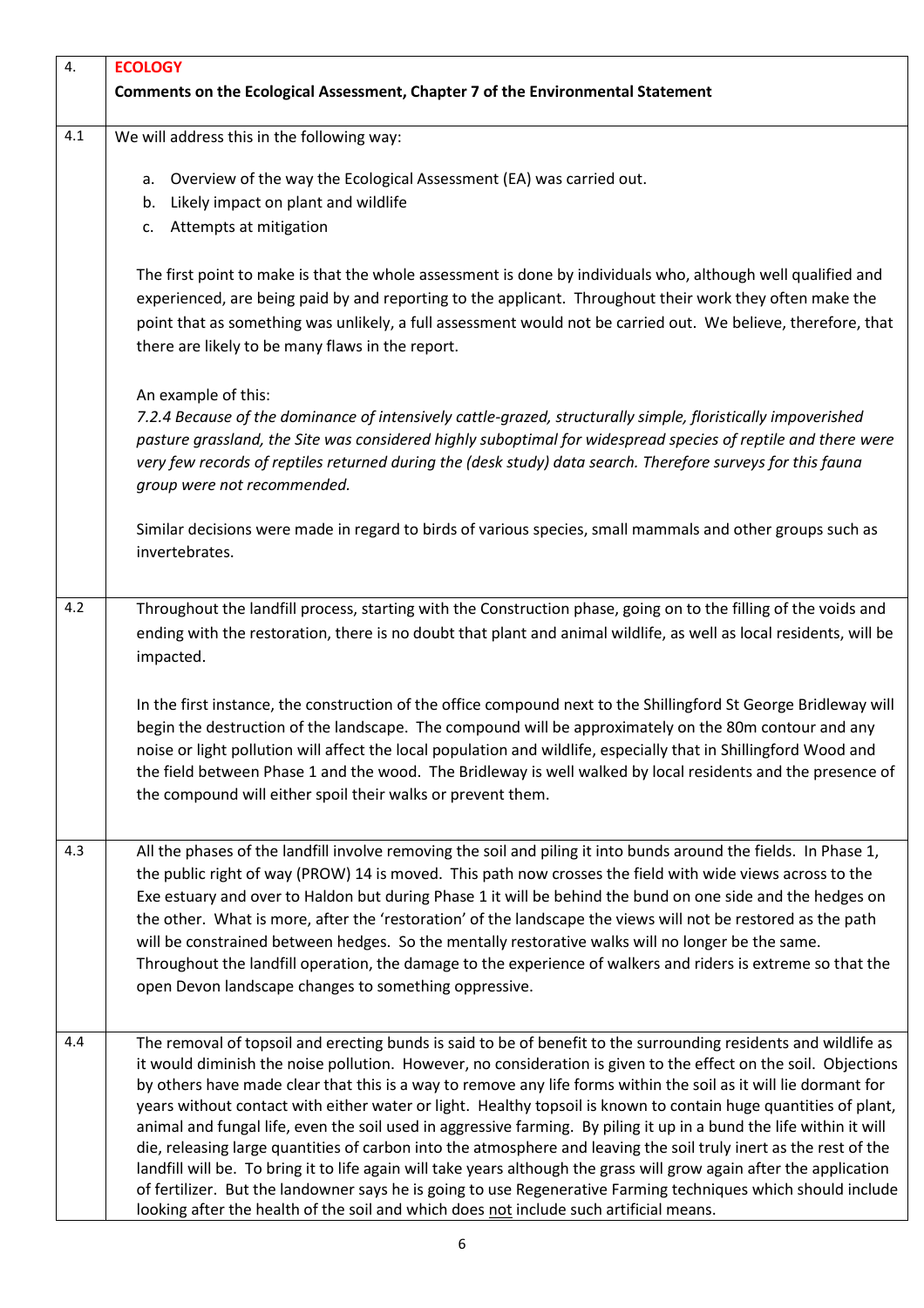|     | While the landfill progresses, there are clear areas of wildlife damage. The Environmental Statement has<br>various estimates of the wildlife present prior to the work of the landfill which deserve comment. The fields<br>are known to have been aggressively farmed and the hedges regularly flailed. The result, not surprisingly, is<br>limited wildlife but over and over again, rather than looking for it, the assumption is made that it isn't there.<br>Small mammals, for instance are dismissed although probably present. Badgers we know are present in<br>Shillingford Wood not far away. The bats were studied at length but again, assumptions were made<br>minimising the impact of the landfill on them. Snakes are dismissed and birds which were even heard during<br>investigations were partly dismissed.<br>But in order to gather information about the presence of various animal species a 'desk study' was<br>undertaken.                                                                                      |
|-----|---------------------------------------------------------------------------------------------------------------------------------------------------------------------------------------------------------------------------------------------------------------------------------------------------------------------------------------------------------------------------------------------------------------------------------------------------------------------------------------------------------------------------------------------------------------------------------------------------------------------------------------------------------------------------------------------------------------------------------------------------------------------------------------------------------------------------------------------------------------------------------------------------------------------------------------------------------------------------------------------------------------------------------------------|
|     | 7.2.2 Desk study – this was undertaken in December 2019 and consisted of (i) a request to Devon Biodiversity<br>Records Centre (DBRC) for records of protected sites and species within 2km and (ii) a request to Devon Bat<br>Group for records of bats within 4km, as well a (iii) scrutiny of aerial photographs / OS maps to determine the<br>presence of nearby features within the landscape that might present a constraint to development (i.e. ponds<br>with protected species). The publically accessible www.magic.gov.uk and<br>https://map.devon.gov.uk/dccviewer websites were also accessed in order to search for relevant higher level<br>(i.e. international) designated conservation sites within 10km and to check the extent of consultation zones<br>associated with these; as well as to determine whether the proposed scheme lies within consultation zones<br>for Cirl bunting Emberiza cirlus and Great crested newt Triturus cristatus.                                                                         |
| 4.5 | Shillingford Wood, which has so recently been purchased by the residents of Shillingford and beyond, is a<br>regular place for walking and contemplation. The birdlife in the wood forms a great part of the experience<br>for the walkers who can listen to the woodpeckers and birdsong. The area is indeed a consultation zone for<br>Cirl Buntings about which there is more to say.                                                                                                                                                                                                                                                                                                                                                                                                                                                                                                                                                                                                                                                    |
| 4.6 | From the Environmental Assessment:                                                                                                                                                                                                                                                                                                                                                                                                                                                                                                                                                                                                                                                                                                                                                                                                                                                                                                                                                                                                          |
|     | 7.2.1 The Environmental Impact Assessment (EIA) Regulations necessitate investigation of 'significant impacts'.<br>According to the Chartered Institute of Ecology and Environmental Management(CIEEM) (2018) significance<br>relates to 'the weighting attached when decisions are made'. For the purpose of ecological assessment CIEEM<br>states that a 'significant effect' is one that either 'supports or undermines biodiversity conservation objectives'<br>- e.g. national or local policy objectives or legislative obligations - for the ecological receptors 'identified at the<br>outset' of the project. All impacts that are moderate and above are considered significant.                                                                                                                                                                                                                                                                                                                                                  |
|     | And                                                                                                                                                                                                                                                                                                                                                                                                                                                                                                                                                                                                                                                                                                                                                                                                                                                                                                                                                                                                                                         |
|     | 2.2.1 It is important to note however that the influence of many predicted impacts can extend beyond the<br>immediate site boundary, for example, the effects on some species that are primarily located off-site may use the<br>site for foraging.                                                                                                                                                                                                                                                                                                                                                                                                                                                                                                                                                                                                                                                                                                                                                                                         |
|     | As a good example of the way certain animal groups were discounted and therefore not 'recognised at the<br>outset':                                                                                                                                                                                                                                                                                                                                                                                                                                                                                                                                                                                                                                                                                                                                                                                                                                                                                                                         |
|     | 7.2.4 Because of the dominance of intensively cattle-grazed, structurally simple, floristically impoverished pasture<br>grassland, the Site was considered highly suboptimal for widespread species of reptile and there were very few<br>records of reptiles returned during the data search. Therefore surveys for this fauna group were not<br>recommended. Similarly with birds - no survey was deemed necessary as the anticipated breeding and wintering<br>assemblage was considered likely to be dominated by widespread and abundant species of intensively managed<br>permanent pasture / species-poor closely-trimmed hedges (although anecdotal records of feeding / singing birds<br>were noted on visits to the site by ecological surveyors during 2020 and early 2021). Cirl buntings were<br>discounted as a possible breeding / winter foraging species even though the Site lies within a Cirl bunting<br>consultation zone; habitats within the red line area were considered highly suboptimal for this species and no |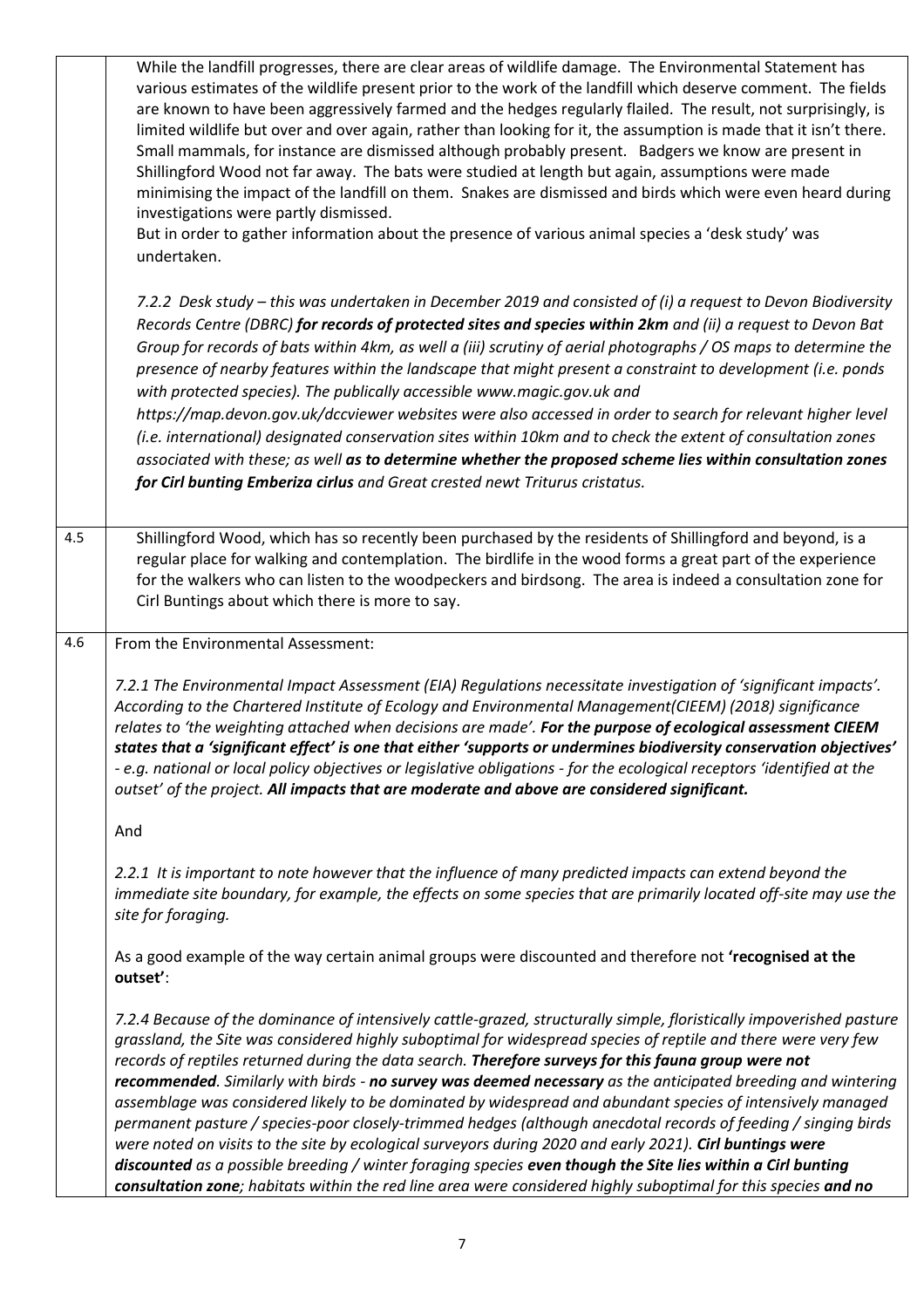|     | baseline survey was deemed to be required for it                                                                                                                                                                                                                                                                                                                                                                                                                                                  |  |  |
|-----|---------------------------------------------------------------------------------------------------------------------------------------------------------------------------------------------------------------------------------------------------------------------------------------------------------------------------------------------------------------------------------------------------------------------------------------------------------------------------------------------------|--|--|
|     | There is a Cirl Bunting habitat restoration scheme in the field North West of the Phase 1 field where the<br>compound with the crusher is to be sited. These birds have suffered during the past many decades from the<br>removal of hedges because of aggressive farming but they have been seen in the field. Also, in the area of the<br>scheme, ground nesting birds such as the Skylark, an endangered species, are encouraged and were seen during<br>the survey over the field of Phase 1. |  |  |
|     | We submit that there will be a significant impact on the Cirl Buntings and Skylarks nesting in this area. The<br>hedges in this field have been allowed to grow thick, unlike those on the Lower Brenton Farm land and despite<br>the agreement not to flail them, they appear to have been flailed recently.                                                                                                                                                                                     |  |  |
|     | Similarly, owls were deemed absent as there was little food for them to forage, perhaps because this food was<br>not looked for, but we know that owls are present in the neighbourhood. Barn owls are present in the barn<br>300m away and Tawny Owls can be heard over the area every night.                                                                                                                                                                                                    |  |  |
|     | Another important 'receptor' is the human population which the application almost completely disregards. We<br>point out that the statement above - 2.2.1 - disregards the people who do not live on site but are certainly<br>seriously impacted. This has been illustrated by the very large numbers of objections to the landfill application<br>sent in already.                                                                                                                              |  |  |
| 4.7 | Mitigation                                                                                                                                                                                                                                                                                                                                                                                                                                                                                        |  |  |
|     | The EIA states that the plan complies with Policy 11 of the Devon Waste Plan 2011-2031.                                                                                                                                                                                                                                                                                                                                                                                                           |  |  |
|     | Hedges                                                                                                                                                                                                                                                                                                                                                                                                                                                                                            |  |  |
|     | 7.2.2 Protection of sites and species are central to the mitigation design, and in the long term the scheme would<br>(as a consequence of the habitat creation measures associated with it) make a positive contribution to it.                                                                                                                                                                                                                                                                   |  |  |
|     | We do not argue that 'habitat creation measures' would make a positive contribution to increasing the<br>biodiversity. However to achieve this, the Devon countryside will be destroyed in the process and certain animal<br>groups which are known to be vulnerable will be further damaged.                                                                                                                                                                                                     |  |  |
|     | The plan is to increase the number and quality of hedges when the operation is over. However, there is nothing<br>to prevent the landowner changing the policy of hedge flayling and planting more hedges now. Indeed there<br>would be a financial gain by doing so in view of the Government's new Environmental Land Management<br>Scheme (ELMS).                                                                                                                                              |  |  |
|     | The introduction of more hedges would improve the biodiversity of the landscape with particular reference to<br>birds and bats. In contrast, a huge landfill site is likely to diminish biodiversity overall even after it has ended.                                                                                                                                                                                                                                                             |  |  |
| 5.  | <b>DUST AND NOISE POLLUTION</b>                                                                                                                                                                                                                                                                                                                                                                                                                                                                   |  |  |
| 5.1 | The planning statement provides information on the frequency of arrival of loaded HGVs via the lane above<br>Peamore House, their unloading and departure (In or out movements of up to 200 per day (100 two-way<br>movements stated) which equated to an average HGV movement every 3 minutes.                                                                                                                                                                                                   |  |  |
|     | This journey will be interrupted by stopping and starting due to the single track at the entry/exit and the<br>acceleration required for HGVs to gain speed as they enter the fast flow of inward bound traffic on the A379<br>(diesel fumes, CO2, dust).                                                                                                                                                                                                                                         |  |  |
| 5.2 | Considerable levels of noise, dust and CO2 emissions will be generated as a result of the stopping, starting and<br>acceleration of HGVs, the crushing plant, landfill activities and other vehicles arriving on site.                                                                                                                                                                                                                                                                            |  |  |
| 5.2 | The proposed site of the processing facility is on a conspicuous high ridge, close to ancient woodland, walking<br>paths, bridleways, existing and planned residences. It will transmit noise, dust, light and diesel pollution for more                                                                                                                                                                                                                                                          |  |  |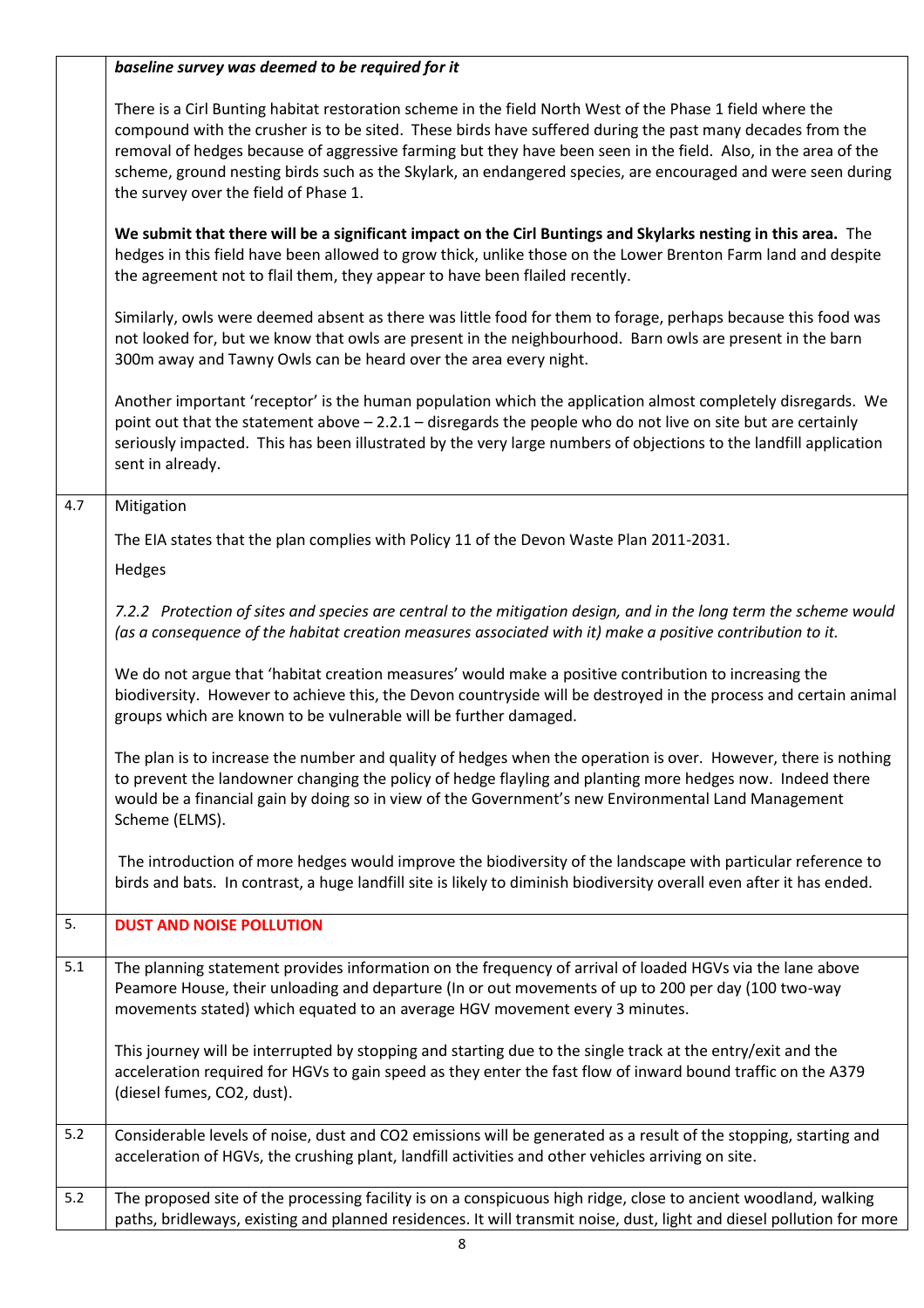|      | than a decade. On a Sunday morning from the villages of Shillingford Abbott and Shillingford St George you can<br>hear clearly the motorbike racing at Little Silver at Exminster, The noise lasts for a few hours, it's irritating, but<br>it's not every day, in fact it's not every week. However, if the processing unit was sited on the top of the ridge<br>near Shillingford Wood in the planned location, that is the type of intermittent noise the residents would be<br>dealing with 6 days a week, and would potentially prevent walkers using the local Shillingford Woods as it would<br>be so noisy. This is simply not acceptable.                                                                                                                                                                                                                                                                                                                                                                                                                                                                                                                                                                                                                                                                                                                           |
|------|------------------------------------------------------------------------------------------------------------------------------------------------------------------------------------------------------------------------------------------------------------------------------------------------------------------------------------------------------------------------------------------------------------------------------------------------------------------------------------------------------------------------------------------------------------------------------------------------------------------------------------------------------------------------------------------------------------------------------------------------------------------------------------------------------------------------------------------------------------------------------------------------------------------------------------------------------------------------------------------------------------------------------------------------------------------------------------------------------------------------------------------------------------------------------------------------------------------------------------------------------------------------------------------------------------------------------------------------------------------------------|
| 5.3  | In the application, the noise assessment has related the new noise emissions to the existing background noise,<br>mostly generated by traffic on the much lower highway beneath the development. In the assessment, the level<br>of noise experienced at different monitoring sites is calculated as the sum of sound energy detected over a time<br>period 'T' (i.e. the average sound intensity over that period; LAeqT), where, in the assessment, T is a period of 1<br>hour or some longer periods. Whilst such measures are often used to measure background road traffic noise on<br>highways, this methodology cannot reflect the level and pattern of noise that would be generated by this<br>industrial activity as the irregular, impulsive sound emissions relating to HGV / plant vehicle manoeuvrings and<br>crusher activity (notoriously erratic, multi-frequency and loud) would be more likely to cause disturbance or<br>annoyance amongst people and wildlife in the area.                                                                                                                                                                                                                                                                                                                                                                              |
| 5.4  | The proposal will lead to unnecessary release of carbon dioxide due to disturbance of the topsoil in the fields<br>affected.                                                                                                                                                                                                                                                                                                                                                                                                                                                                                                                                                                                                                                                                                                                                                                                                                                                                                                                                                                                                                                                                                                                                                                                                                                                 |
| 5.5  | The application states clearly that inert material is to be placed in the landfill, it then lists TARMAC. Tarmac is a<br>hazardous waste even when the level of coal tar is 0.1%. This is contradictory to the application.                                                                                                                                                                                                                                                                                                                                                                                                                                                                                                                                                                                                                                                                                                                                                                                                                                                                                                                                                                                                                                                                                                                                                  |
| 6.   | SITE ACCESS AND ASSOCIATED ISSUES                                                                                                                                                                                                                                                                                                                                                                                                                                                                                                                                                                                                                                                                                                                                                                                                                                                                                                                                                                                                                                                                                                                                                                                                                                                                                                                                            |
| 6.1. | <b>Summary</b><br>Since the majority of phases seek to use the A379 junction with Days-Pottles Lane (Access 1), for both inbound<br>and outbound traffic to the site, the applicant has only provided data relating to this junction and its suitability.<br>However, as will be demonstrated below this is a wholly unsuitable and unsafe junction for movements of Heavy<br>Goods Vehicles (HGV's) as currently proposed due to following reasons:                                                                                                                                                                                                                                                                                                                                                                                                                                                                                                                                                                                                                                                                                                                                                                                                                                                                                                                         |
|      | 1. Overall volume of traffic (both HGV and non-HGV) is likely to increase during the life of the proposed<br>project.<br>2. Current speed of some traffic is already above legal limits.<br>No consideration has been given to movement along a marked cycleway.<br>3.<br>No consideration has been given to pedestrians.<br>4.<br>Matters raised in the Road Safety Audit that are undisclosed<br>5.<br>The National Planning Policy Framework (NPPF) paragraph 111 states," Development should only be prevented<br>or refused on highways grounds if there would be an unacceptable impact on highway safety, or the residual<br>cumulative impacts on the road network would be severe".<br>Given the points raised in this report it has been concluded that the applicants current proposed entrance and<br>egress to the site would create unacceptable impact on highway safety and should therefore be refused on<br>highway grounds.<br>A Technical Note has also been commissioned by Exminster, Shillingford and Kenn parish councils to respond to<br>the submission of the application and to assess what, if any, highway issues have been addressed. This Technical<br>Note should be read, considered and forms part of the reasons to SSGPC object to using the junction A379 &<br>Days-Pottles Lane as the proposed main entrance and egress to the site. |
|      |                                                                                                                                                                                                                                                                                                                                                                                                                                                                                                                                                                                                                                                                                                                                                                                                                                                                                                                                                                                                                                                                                                                                                                                                                                                                                                                                                                              |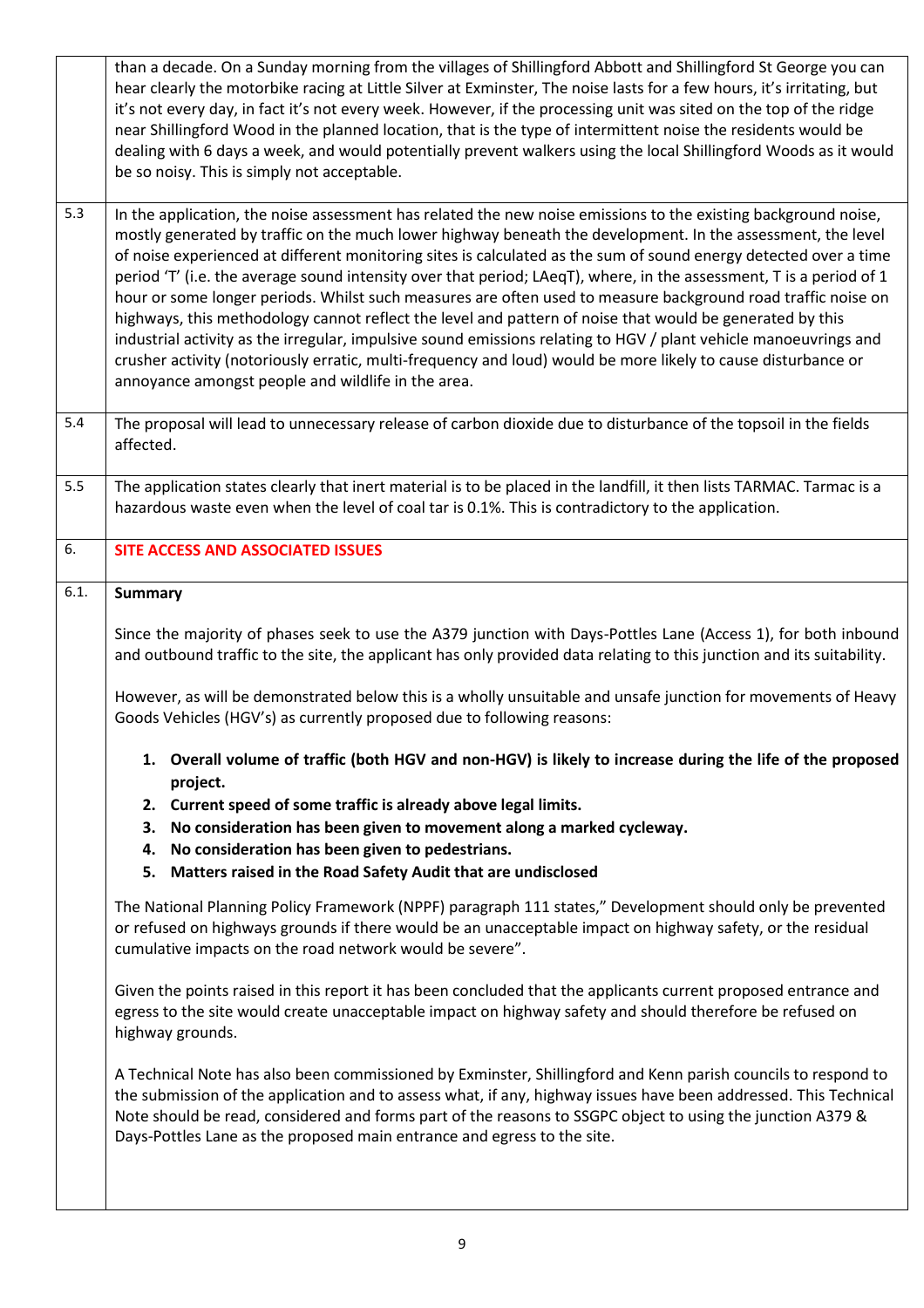| 6.2 | The Project Phases and Access Points Proposed by the Applicant                                                                                                                             |
|-----|--------------------------------------------------------------------------------------------------------------------------------------------------------------------------------------------|
|     | Reference files:                                                                                                                                                                           |
|     | 1. Transport Statement 0519.TS rev A_Redacted, 4.2 Proposed Access Arrangements                                                                                                            |
|     | 1. Transport Statement 0519. TS rev A_Redacted pages 84 to 87                                                                                                                              |
|     | Annotated map showing proposed access points:                                                                                                                                              |
|     | Access 1 = Junction A379 & Days-Pottles Lane                                                                                                                                               |
|     | Access 2 = Brenton Road                                                                                                                                                                    |
|     | Access 3 = Brenton Road Orange Elephant                                                                                                                                                    |
|     | Phase 1 - Page 84                                                                                                                                                                          |
|     | Inbound: All vehicles use A379 junction with Days-Pottles Lane with vehicles arriving from a southerly direction                                                                           |
|     | having to turn across the north bound carriageway. (Access 1)                                                                                                                              |
|     | Outbound: All vehicles use A379 junction with Days-Pottles Lane (exiting in a northerly direction along the A379                                                                           |
|     | only). (Access 1)                                                                                                                                                                          |
|     | Phase 2 - Page 85                                                                                                                                                                          |
|     | Inbound: All vehicles use A379 junction with Days-Pottles Lane with vehicle arriving from a southerly direction                                                                            |
|     | utilising a proposed but as yet not confirmed newly constructed three arm roundabout (due for completion by                                                                                |
|     | 2024 and referred to by the applicant as the Peamore roundabout. (Access 1)                                                                                                                |
|     | Outbound: All vehicles use A379 junction with Days-Pottles Lane (exiting in a northerly direction along the A379                                                                           |
|     | only) (Access 1)                                                                                                                                                                           |
|     | Phase $3 - Page 86$                                                                                                                                                                        |
|     | Inbound: As per phase 2.                                                                                                                                                                   |
|     | Outbound: As per phase 2.                                                                                                                                                                  |
|     | Phase 4 - Page 87                                                                                                                                                                          |
|     | Inbound: All vehicles use A379 junction with Days-Pottles Lane with vehicles arriving from a southerly direction                                                                           |
|     | utilising a proposed but as yet not confirmed newly constructed three arm roundabout (due for completion by<br>2024 and referred to by the applicant as the Peamore roundabout. (Access 1) |
|     | Outbound: Vehicles using the recycling (crushing) facility will use A379 junction with Days-Pottles Lane (exiting in                                                                       |
|     | a northerly direction along the A379 only). (Access 1)                                                                                                                                     |
|     | Vehicles depositing material will exit onto Brenton Road via an existing field access. (Access 2)                                                                                          |
|     |                                                                                                                                                                                            |
| 6.3 | We object to the proposed access arrangement on the follow grounds :-                                                                                                                      |
|     | 1. Objection Point 1 - Overall volume of traffic (both HGV and non-HGV) is likely to increase during the                                                                                   |
|     | life of the proposed project.                                                                                                                                                              |
|     |                                                                                                                                                                                            |
|     | Reference file: 1. Transport Statement 0519. TS rev A_Redacted                                                                                                                             |
|     | 3.2.15 Traffic Surveys                                                                                                                                                                     |
|     | "An Automated Traffic Count (ATC) survey was undertaken on the A379, at the location of the proposed                                                                                       |
|     | Site Access, between the 12th and 18th September 2020."                                                                                                                                    |
|     | Issue: The traffic survey is not representative of the volume of traffic movement likely to be                                                                                             |
|     | encountered during the operation of the proposed site on two points.                                                                                                                       |
|     | 1. The survey was conducted between 12 <sup>th</sup> to 18 <sup>th</sup> September 2020, when it is highly probable that                                                                   |
|     |                                                                                                                                                                                            |
|     | traffic volumes were reduced due to COVID-19 restrictions existing at that time.                                                                                                           |
|     | 2. There are significant residential developments and infrastructure to the north within 1 mile of                                                                                         |
|     | the proposed site which will significantly increase traffic volumes during the life of the proposed                                                                                        |
|     | site.                                                                                                                                                                                      |
|     | In summary, with regards to volume of traffic, there is a greater likelihood of a road traffic collision                                                                                   |
|     | occurring with higher volumes of traffic.                                                                                                                                                  |
|     | Objection Point 2 - speed of some traffic is already above legal limits.<br>2.                                                                                                             |
|     | Reference file: 1. Transport Statement 0519. TS rev A_Redacted                                                                                                                             |
|     |                                                                                                                                                                                            |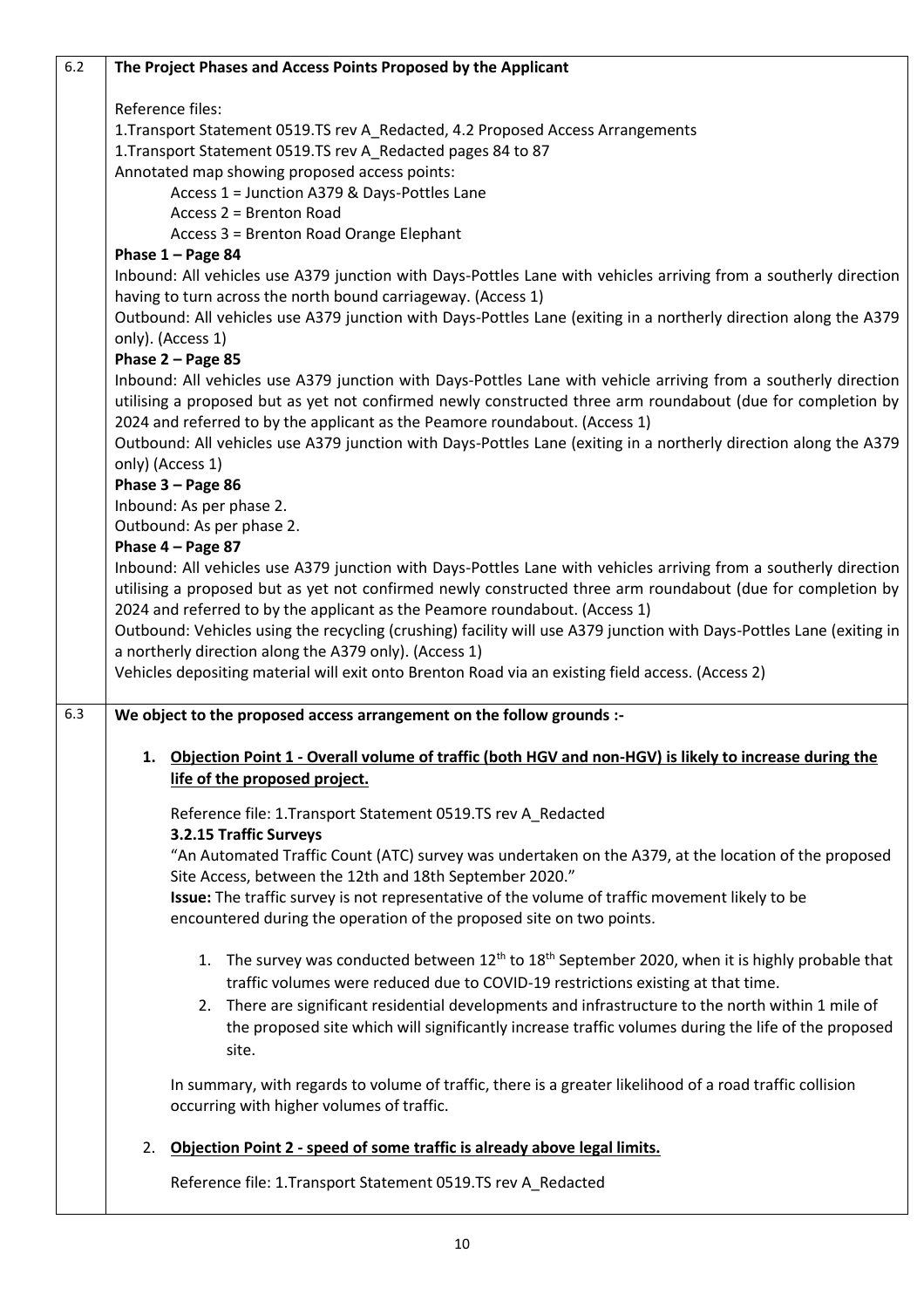## **3.2.19 Traffic Surveys**

"The mean speed and 85th percentile speed for both northbound and southbound carriageway are summarised in **Table 3-2** below:

| Carriageway | 85th Percentile Speed | Mean Speed |
|-------------|-----------------------|------------|
| Northbound  | 53.2                  | 47.3       |
| Southbound  | 47.4                  | 40.5       |
| $\prime$    |                       |            |

### **Issue:** Speed.

Much emphasis has been made by the applicant regarding the speed of traffic measured during the traffic survey to demonstrate that the speeds of the traffic measured were within acceptable limits having regards to the restricted speed limit of 50 mph at the A379 junction with Days-Pottles Lane. E.g section 5.5.3.

However, if readers of the traffic data move away from averages and percentiles to the actual data in Appendix C, Automated Traffic Count data page 32 onwards then an indication frequently recorded high speeds are observed.

Page 50, 18 September 2020, North shows data for vehicles that were traveling North, and at the bottom starting on the left gives "07-19" being the hours of 0700 to 1900 hours, which broadly align with the proposed hours of operation of the site.

The data to the right shows the number of vehicles recorded in a particular speed category, cumulatively from the  $12<sup>th</sup>$  to  $18<sup>th</sup>$  September 2020.

By analysing this data, it can be seen that 2,567 exceeded the restricted speed limit with 147 vehicles exceeding 60 mph.

Page 68, 18 September 2020, South shows data for vehicles that were traveling South, and at the bottom starting on the left gives "07-19" being the hours of 0700 to 1900 hours, which broadly align with the proposed hours of operation of the site.

The data to the right shows the number of vehicles recorded in a particular speed category, cumulatively from the  $12<sup>th</sup>$  to  $18<sup>th</sup>$  September 2020.

From this data it can be seen that 63 vehicles exceed 55 mph, with the marked difference most likely attributable to south bound being an uphill gradient.

In summary, with regards to speed, it only takes one vehicle to be travelling at a speed unsuitable for the prevailing traffic conditions for a potentially fatal road traffic collision to occur.

The junction already has a restricted 50 mph limit in place due to the existing junctions which is being routinely breached.

### **Summary vehicle volumes & speeds**

There are 2 sections within the Executive Summary of document 1.Transport Statement 0519.TS rev A\_Redacted which are of specific concern with regards to road safety and the inferences that have been drawn by the applicant.

1. "Within the Devon County Council Highway Authority scoping response, reference DCC-PRE-1454-2020 dated 19 June 2020, it advises that the Road Safety Team have concerns over the potential for rear shunts and late lane changes to occur at the proposed access points. It also identifies that a new roundabout is proposed as part of the South West Exeter highway project and this should be explored as a means of access".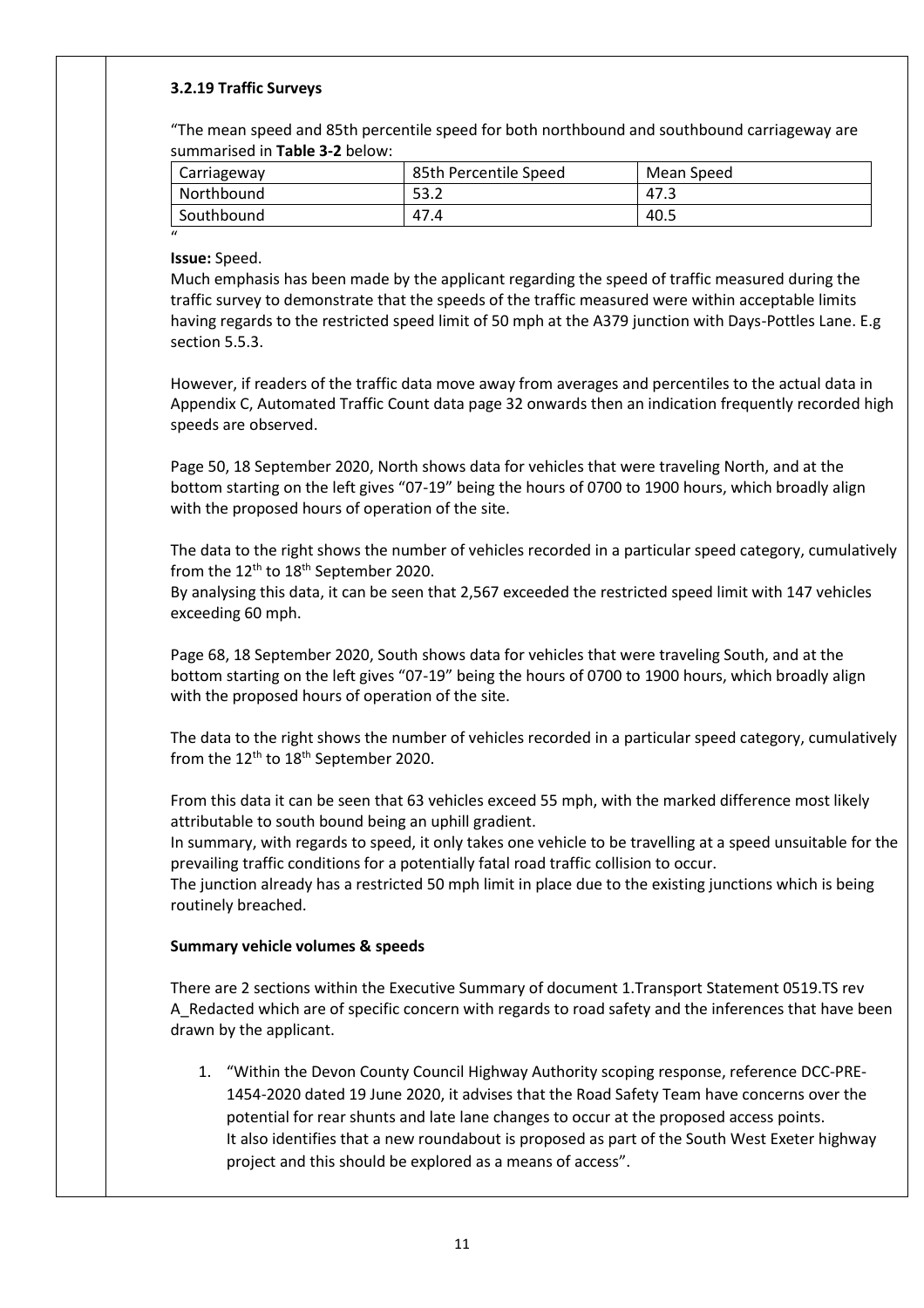Both larger traffic volumes and speeds above the mean averages may have contributed to these concerns and whilst this response identifies that a new roundabout is proposed as part of the South West Exeter highway project and this should be explored as a means of access, it is worth remembering this roundabout is only a proposal, with a proposed date of 2024 and therefore the applicants proposed use of Access 1, during phase 1 of the project (2 years – Executive summary) would present an increased hazard to users.

2. "Based upon the analysis of the available data the Application Site does not increase traffic on the existing network above that currently experienced and the access can be operated safely with the majority vehicles over the life of the landfill and construction waste recycling facility, entering from the northbound slip road".

Whilst the inference that the proposed application will not increase overall traffic on A379 corridor, this is based on two major assumptions which are not necessarily sound.

- 1. That all vehicles currently using the Troode Lane facility transfer to the proposed facility.
- 2. That the proposed facility operates for its entire life at the current rate of the Troode Lane facility.

# 3. **Objection Point 3 – No consideration has been given to movement along a marked cycleway**

Reference file: 1.Transport Statement 0519.TS rev A\_Redacted

## **3.2.5 Cycle Network**

"There are no designated cycle routes within close proximity of the proposed landfill site, however proficient cyclists may utilise the network of quiet lanes".

**Issue:** Cycle route from the villages of Kenn, Kennford, Clapham and beyond towards Exeter. The series of images contained in the file below demonstrates there is a marked cycleway for pedal cycles which runs north bound from Brenton Road, through junction A379 & Days-Pottles Lane and on towards the Matford roundabout.

Reference file: 2. Cycleway Brenton Road to A379 junction Chudleigh Road. This cycleway runs parallel along the entire eastern edge of the proposed landfill site. This is marked at the Brenton Road end with a Department for Transport sign designated as "Route recommended for pedal cycles on the main carriageway of a road" and at the junction of the A379 and Chudleigh Road with a Department for Transport sign designated as "Route for use by pedal cycles and pedestrians".

From Brenton Road to junction A379 & Days-Pottles Lane the marked cycle way runs alongside the northbound carriageway.

At the junction A379 & Days-Pottles Lane cyclists are forced to either re-join the northbound carriageway or cross the A379 to the south bound side and continue on the shared pedestrian path and cycleway.

Image 10 through to 17 show the junction A379 & Days-Pottles Lane and have notes added highlighting the issues for pedal cyclists navigating this junction.

These are existing issues, which would be compounded and further increase the danger to cyclists should the junction be used as outlined in the proposed application.

Additionally, this cycle route would affect all phases of the applicants' project lifecycle since it crosses the main entrance and egress to the site.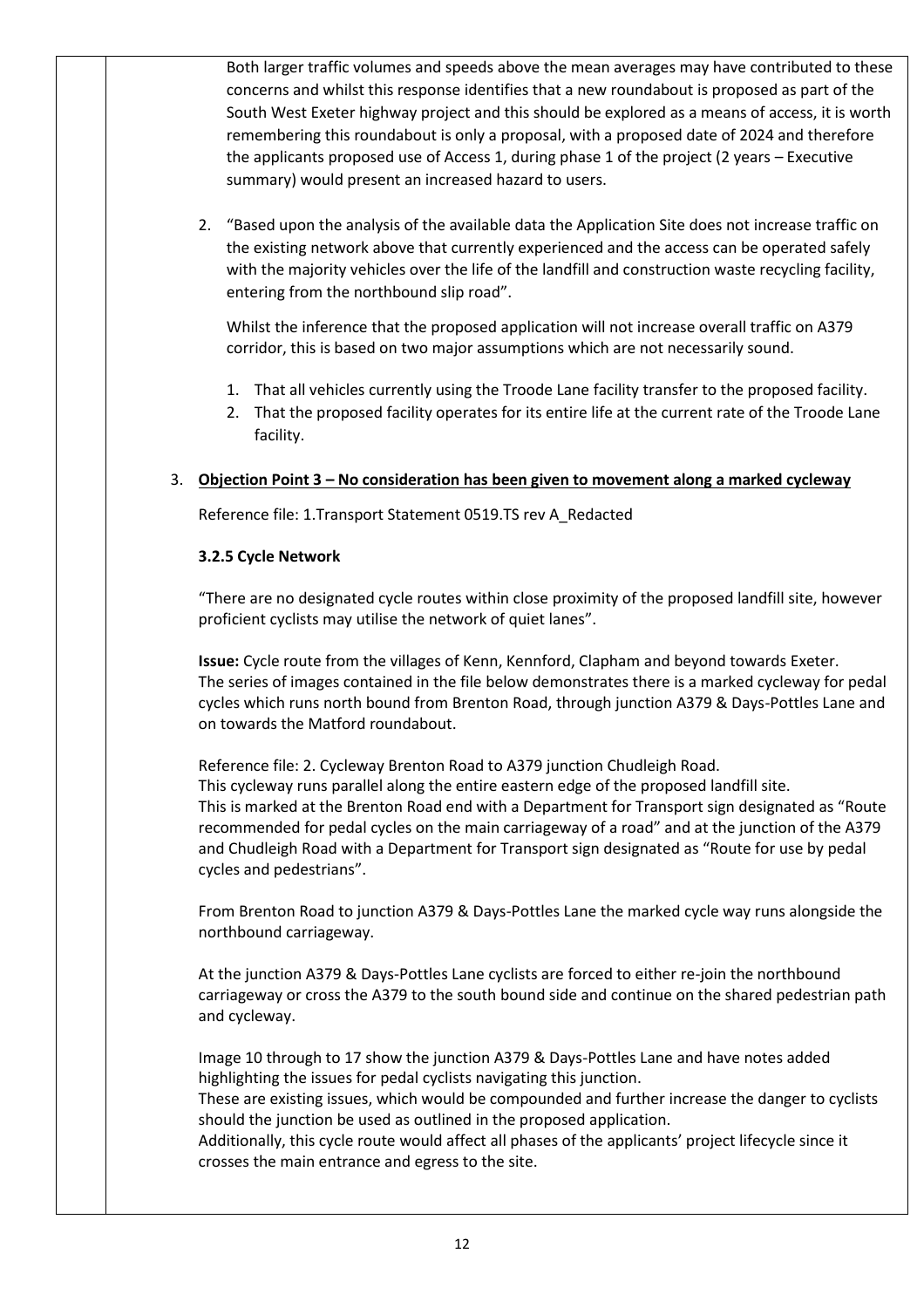### 4. **Objection Point 4 – No consideration has been given to pedestrians**

Reference file: 1.Transport Statement 0519.TS rev A\_Redacted

#### **3.2.6 Cycle Network**

"The online Public Right of Way (PROW) map shows a bridleway, reference Shillingford St. George Bridleway 19, located along the northern side of the field boundary that forms the extent of the NFA. The bridleway originates from Sampson's Hill and continues, along an unsurfaced farm track, in an easterly direction towards the A379. Although not a route suitable for most cyclists those on mountain bikes may utilise it".

#### **Issue:** Bridleway 19 is used by pedestrians.

The applicant has identified Bridleway 19 under the cycle network section of : 1.Transport Statement 0519.TS rev A\_Redacted.

However, this Bridleway is also used by pedestrians. When the bridleway meets the A379, this will be at the main entrance and egress to the proposed site. At present pedestrians have to be aware of multiple potential hazard sources due to the number of roads and vehicle accesses intersecting at this junction. They will have a view as shown in Image 15 of reference file: 2. Cycleway Brenton Road to A379 junction Chudleigh Road. The only direction for pedestrians to continue their journey from this point is to cross the A379 to the east side. This crossing will be made more difficult, unsafe and potentially fatal with decreased visibility due to applicants proposed use of this junction and additional 150 HGV's movements (1.Transport Statement 0519.TS rev A\_Redacted section 3.2.23).

### **5. Objection Point 5 - Matters raised in the Road Safety Audit that are undisclosed**

Reference file: 1.Transport Statement 0519.TS rev A\_Redacted

Appendix I - Stage 1 Safety Audit and Designers Response

"1.10 Matters which the Terms of Reference exclude from this report, but which the Road Safety Audit Team wishes to draw to the attention of the Overseeing Organisation, will be supplied in a separate document in the covering email to this Road Safety Audit Report.

**Issue:** Restricted disclosure.

Whilst the Stage 1 Road Safety Audit carried out by Sterling Road Safety LLP may have been conduct in accordance with "norms" for applications of this nature, SSGPC would like it on record that it does not appear the process is transparent.

The Overseeing Organisation in this instance is Devon County Council and there is no evidence of the separate report alluded to in point 1.10 above being lodged on line with this application. If Sterling Road Safety LLP have raised concerns regarding safe use of the junction of A379 & Days-Pottles Lane as proposed in by the applicant, but these fall outside the Terms of Reference and are exclude from the applicant's report, then in the interests of transparency these should be disclosed by Devon County Council.

As with all "independent audits" they are never truly independent unless the appointing agent is the decision maker which in this application would be the planning committee of Devon County Council. Since the report states at paragraph 1.2 "This Audit is undertaken at the request of Jim Tamblyn of Horizon Consulting Engineers Limited (Design Organisation) on behalf of Devon County Council (Overseeing Organisation)", the reader would be entitled to infer that Sterling Road Safety LLP may have been remunerated for the Road Safety Audit Report by the applicant. If so we would question whether they are fully independent.

This limitation of independence is further supported by a lack of inquiry on the part of Sterling Road Safety LLP with regards to speed data for the location and that this matter is not raised by them, as a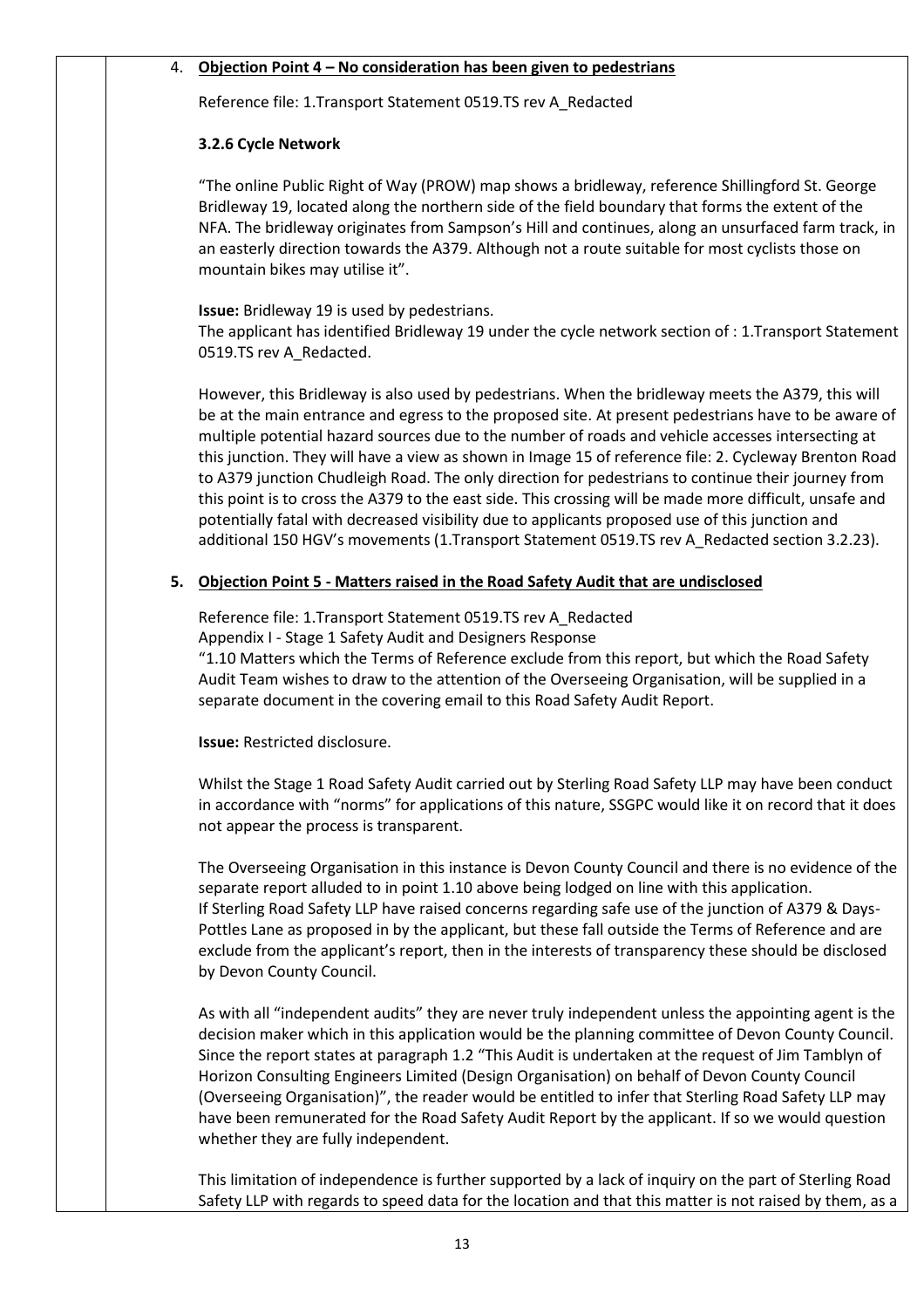| safety concern.                               |                                                                                                                                                                                                                                                                                                                                                                                                                                                                                                                          |
|-----------------------------------------------|--------------------------------------------------------------------------------------------------------------------------------------------------------------------------------------------------------------------------------------------------------------------------------------------------------------------------------------------------------------------------------------------------------------------------------------------------------------------------------------------------------------------------|
|                                               | The report states at paragraph 1.14 that "the speed limit is 50mph and measured 85%ile speeds<br>are 53.2mph northbound and 47.4mph southbound. ".<br>This paragraph has been taken from the body of the applicants report (File reference 1.Transport<br>Statement 0519.TS rev A_Redacted), as detailed at Point 2 of this objection and even a cursory look<br>by a road safety professional at the actual data would discover as we have that unsafe speeds were<br>regularly occurring at the location under review. |
| <b>OTHER MATTERS FOR CONSIDERATION</b>        |                                                                                                                                                                                                                                                                                                                                                                                                                                                                                                                          |
| Alternative entrance and egress points        |                                                                                                                                                                                                                                                                                                                                                                                                                                                                                                                          |
| proposed site.                                | As already stated, this document seeks to highlight the potential hazards associated with applicants proposed use<br>of the junction A379 & Days-Pottles Lane and object to it being used as the main entrance and egress to the                                                                                                                                                                                                                                                                                         |
|                                               | The applicant's own documentation identified other potentially alternative and more suitable entrance and egress                                                                                                                                                                                                                                                                                                                                                                                                         |
| points but these were not explored further.   |                                                                                                                                                                                                                                                                                                                                                                                                                                                                                                                          |
|                                               | These have been annotated on file reference 1. Transport Statement 0519. TS rev A_Redacted pages 84 to 87.                                                                                                                                                                                                                                                                                                                                                                                                               |
| Annotated map showing proposed access points: |                                                                                                                                                                                                                                                                                                                                                                                                                                                                                                                          |
| Access 2 = Brenton Road                       |                                                                                                                                                                                                                                                                                                                                                                                                                                                                                                                          |
|                                               | Access 3 = Brenton Road Orange Elephant                                                                                                                                                                                                                                                                                                                                                                                                                                                                                  |
|                                               | The latter of these, Access 3 is shown in the image below and has been identified by SSGPC.<br>Whilst not forming part of the current proposed application, the entrance does belong to the same landowner                                                                                                                                                                                                                                                                                                               |
| whose land is being used by the applicant.    |                                                                                                                                                                                                                                                                                                                                                                                                                                                                                                                          |
|                                               |                                                                                                                                                                                                                                                                                                                                                                                                                                                                                                                          |
|                                               | Image: Brenton Road, looking north between the Orange Elephant and A38.                                                                                                                                                                                                                                                                                                                                                                                                                                                  |
|                                               |                                                                                                                                                                                                                                                                                                                                                                                                                                                                                                                          |
|                                               | Provision of safe crossing point at A379 junction with Days-Pottles Lane                                                                                                                                                                                                                                                                                                                                                                                                                                                 |

# **Provision of safe crossing point at A379 junction with Days-Pottles Lane**

In the event the planning committee deem the applicant's proposed entrance and egress to the site, safe for all road users at this junction, SSGPC would strongly petition for provision of a safe crossing method for pedestrians and cyclists. This would need to be developed, implemented and paid for by the applicant.

It has been discussed in the supporting argument above (Objection Points 3 and 4) and illustrated in the series of images contained within file 2. Cycleway Brenton Road to A379 junction Chudleigh Road (images 12 to 15), that pedestrians arriving at the A379 along Bridleway 19 and cyclists travelling north along the A379 towards Exeter, need to cross the A379 at the junction with Days-Pottles Lane in order to continue their journeys. These road users have as much right as others to be able to do this in a safe and unrestricted manner.

Such provisions would need to be developed by road safety professionals but could include:

- installation of signal controls (lights);
- an overpass (bridge);
- underpass (tunnel); or

central refuge between the north and south carriageways which in conjunction with a reduction in the posted speed limit and or installation of signal controls, might allow for safe crossing to be achieved.